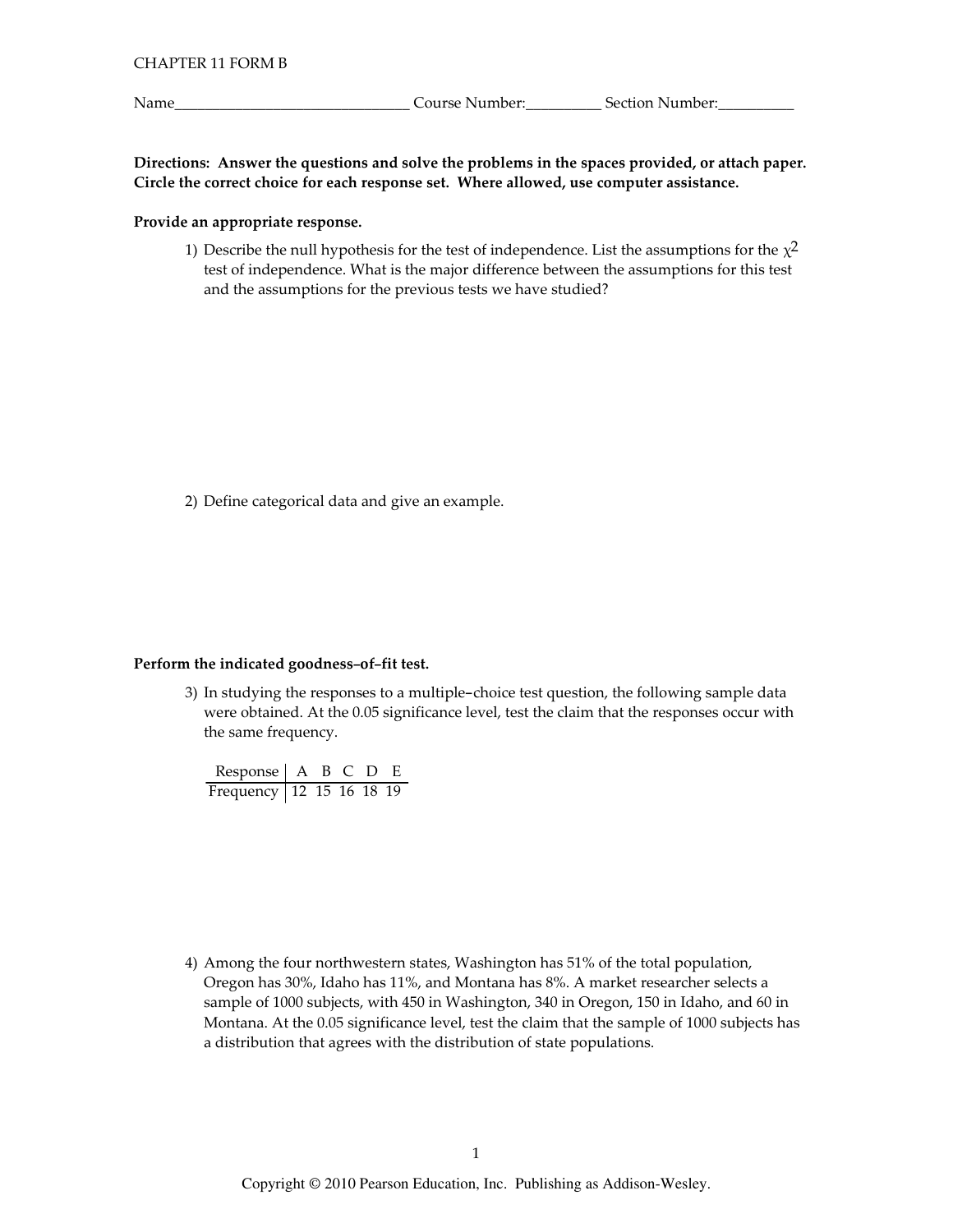## **CHAPTER 11 FORM B**

According to Benford's Law, a variety of different data sets include numbers with leading (first) digits that follow the distribution shown in the table below. Test for goodness-of-fit with Benford's Law.

| Leading Digit   |                      |         |      |         |      |      |         |
|-----------------|----------------------|---------|------|---------|------|------|---------|
| Benford's law:  | $30.1\%$ 17.6% 12.5% | $9.7\%$ | 7.9% | $6.7\%$ | 5.8% | 5.1% | $4.6\%$ |
| distribution of |                      |         |      |         |      |      |         |
| leading digits  |                      |         |      |         |      |      |         |

5) When working for the Brooklyn District Attorney, investigator Robert Burton analyzed the leading digits of the amounts from 784 checks issued by seven suspect companies. The frequencies were found to be 0, 12, 0, 73, 482, 186, 8, 23, and 0, and those digits correspond to the leading digits of 1, 2, 3, 4, 5, 6, 7, 8, and 9, respectively. If the observed frequencies are substantially different from the frequencies expected with Benford's Law, the check amounts appear to result from fraud. Use a 0.05 significance level to test for goodness-of-fit with Benford's Law. Does it appear that the checks are the result of fraud?

## Use a  $\chi^2$  test to test the claim that in the given contingency table, the row variable and the column variable are independent.

6) Responses to a survey question are broken down according to employment status and the sample results are given below. At the 0.10 significance level, test the claim that response and employment status are independent.

|                            |      | Yes No Undecided |
|----------------------------|------|------------------|
| Employed $30\overline{15}$ |      |                  |
| Unemployed 20              | - 25 | 10               |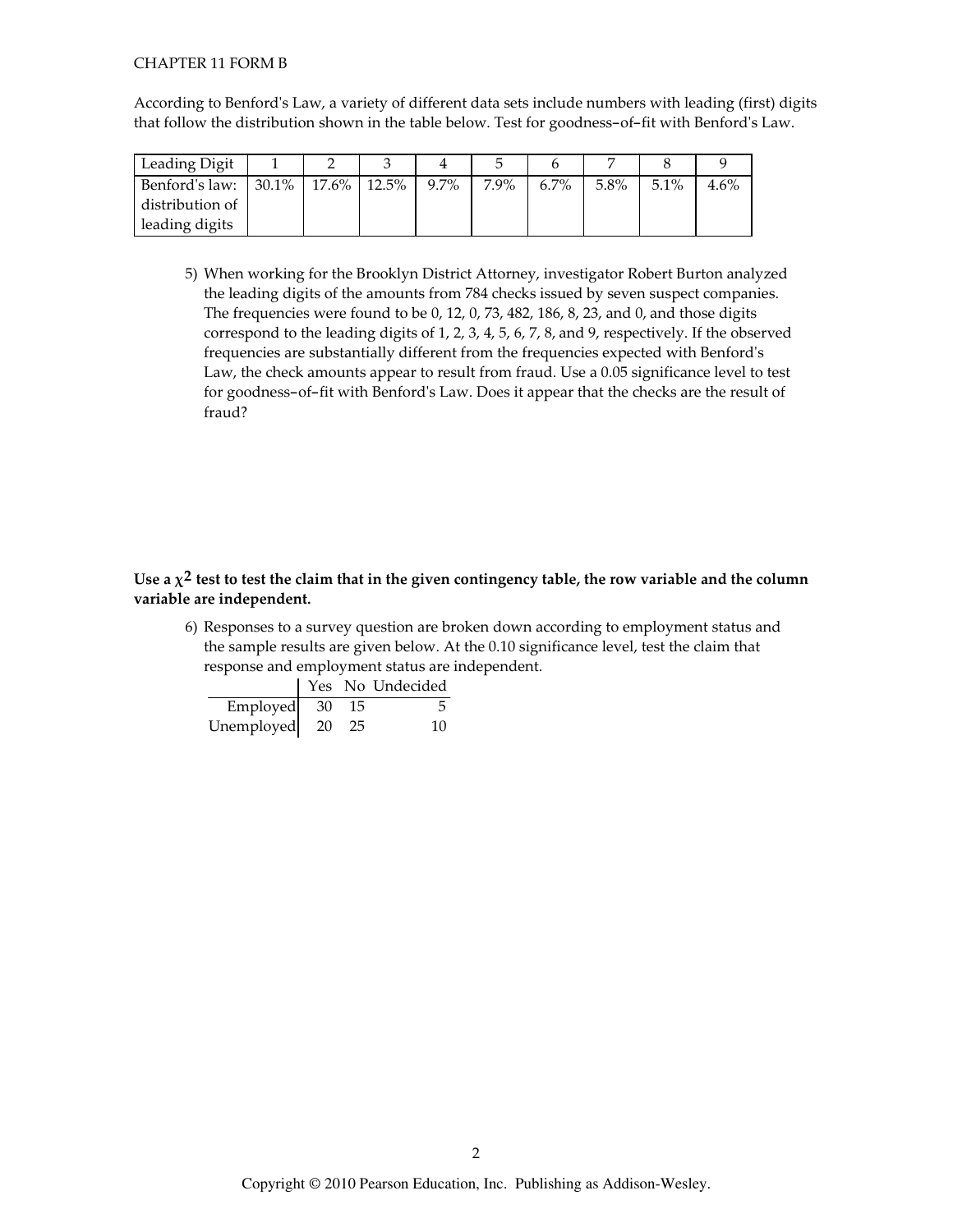7) 160 students who were majoring in either math or English were asked a test question, and the researcher recorded whether they answered the question correctly. The sample results are given below. At the 0.10 significance level, test the claim that response and major are independent.

|         |     | Correct Incorrect |
|---------|-----|-------------------|
| Math    | -27 | 53                |
| English | 43  | 37                |

#### Solve the problem.

8) Use a 0.01 significance level to test the claim that the proportion of men who plan to vote in the next election is the same as the proportion of women who plan to vote. 300 men and 300 women were randomly selected and asked whether they planned to vote in the next election. The results are shown below.

|                         | Men Women |
|-------------------------|-----------|
| Plan to vote $170$      | 185       |
| Do not plan to vote 130 | 115       |

### Provide an appropriate response.

9) The table below summarizes results from an experiment in which subjects were classified as asthmatic or nonasthmatic and then given a treatment. After the treatment, they were again classified as asthmatic or nonasthmatic. How many subjects appeared to be unaffected by the treatment one way or the other?

|                 |              | <b>Before Treatment</b> |                        |
|-----------------|--------------|-------------------------|------------------------|
|                 |              |                         | Asthmatic Nonasthmatic |
| After Treatment | Asthmatic    | Q                       |                        |
|                 | Nonasthmatic | 15                      |                        |
|                 |              |                         |                        |
| A) 8            | B) 17        |                         | 15                     |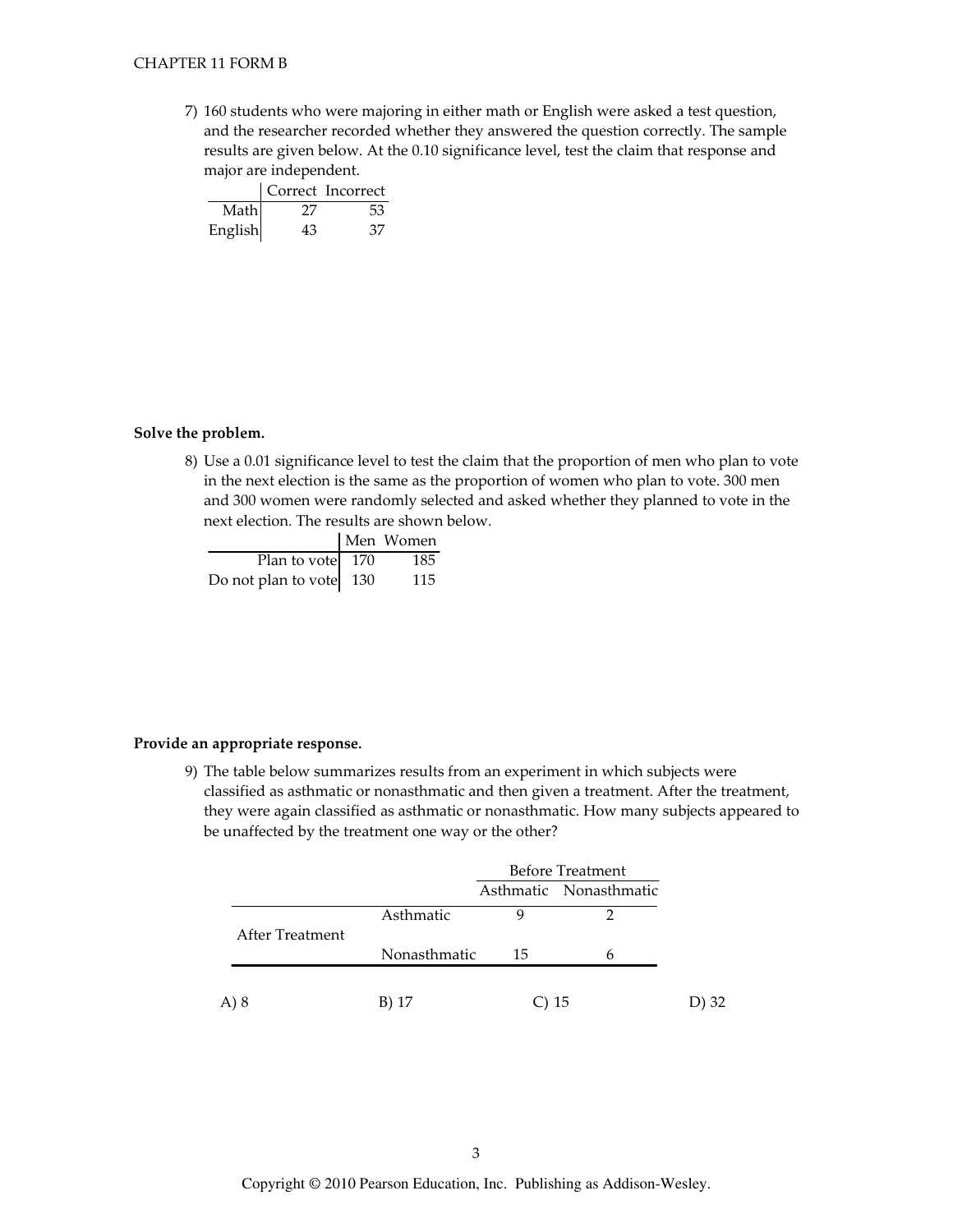10) The table below summarizes results from an experiment in which subjects were classified as asthmatic or nonasthmatic and then given a treatment. After the treatment, they were again classified as asthmatic or nonasthmatic. Identify the discordant pairs of results.

|                 |              | <b>Before Treatment</b> |                        |
|-----------------|--------------|-------------------------|------------------------|
|                 |              |                         | Asthmatic Nonasthmatic |
|                 | Asthmatic    |                         |                        |
| After Treatment |              |                         |                        |
|                 | Nonasthmatic | 13                      |                        |

- A) The discordant pairs of results are (1) the 13 subjects who were asthmatic before the treatment and nonasthmatic after the treatment, and (2) the 12 subjects who were nonasthmatic before the treatment and nonasthmatic after the treatment.
- B) The discordant pairs of results are (1) the 6 subjects who were nonasthmatic before the treatment and asthmatic after the treatment, and (2) the 13 subjects who were asthmatic before the treatment and nonasthmatic after the treatment.
- C) The discordant pairs of results are (1) the 13 subjects who were nonasthmatic before the treatment and asthmatic after the treatment and (2) the 6 subjects who were asthmatic before the treatment and nonasthmatic after the treatment.
- D) The discordant pairs of results are (1) the 6 subjects who were nonasthmatic before the treatment and asthmatic after the treatment, and (2) the 7 subjects who were asthmatic before the treatment and asthmatic after the treatment.
- 11) The table below summarizes results from an experiment in which subjects were classified as asthmatic or nonasthmatic and then given a treatment. After the treatment, they were again classified as asthmatic or nonasthmatic. Using the appropriate frequencies, find the value of the test statistic. Round to three decimal places if necessary.

|                                                                 |              | <b>Before Treatment</b> |                        |          |
|-----------------------------------------------------------------|--------------|-------------------------|------------------------|----------|
|                                                                 |              |                         | Asthmatic Nonasthmatic |          |
|                                                                 | Asthmatic    | 9                       | 2                      |          |
| After Treatment                                                 |              |                         |                        |          |
|                                                                 | Nonasthmatic | 15                      | 6                      |          |
|                                                                 |              |                         |                        |          |
| A) 9.941                                                        | B) 8.471     |                         | $C$ ) 9.882            | D) 0.701 |
| Find the test statistic $\chi^2$ by McNemar's test.             |              |                         |                        |          |
| 12) categorical data: $a = 25$ , $b = 15$ , $c = 20$ , $d = 10$ |              |                         |                        |          |
|                                                                 |              |                         |                        |          |

| A) 0.457 | B) 5.600 | $C)$ 1.029 | D) 2.314 |
|----------|----------|------------|----------|
|          |          |            |          |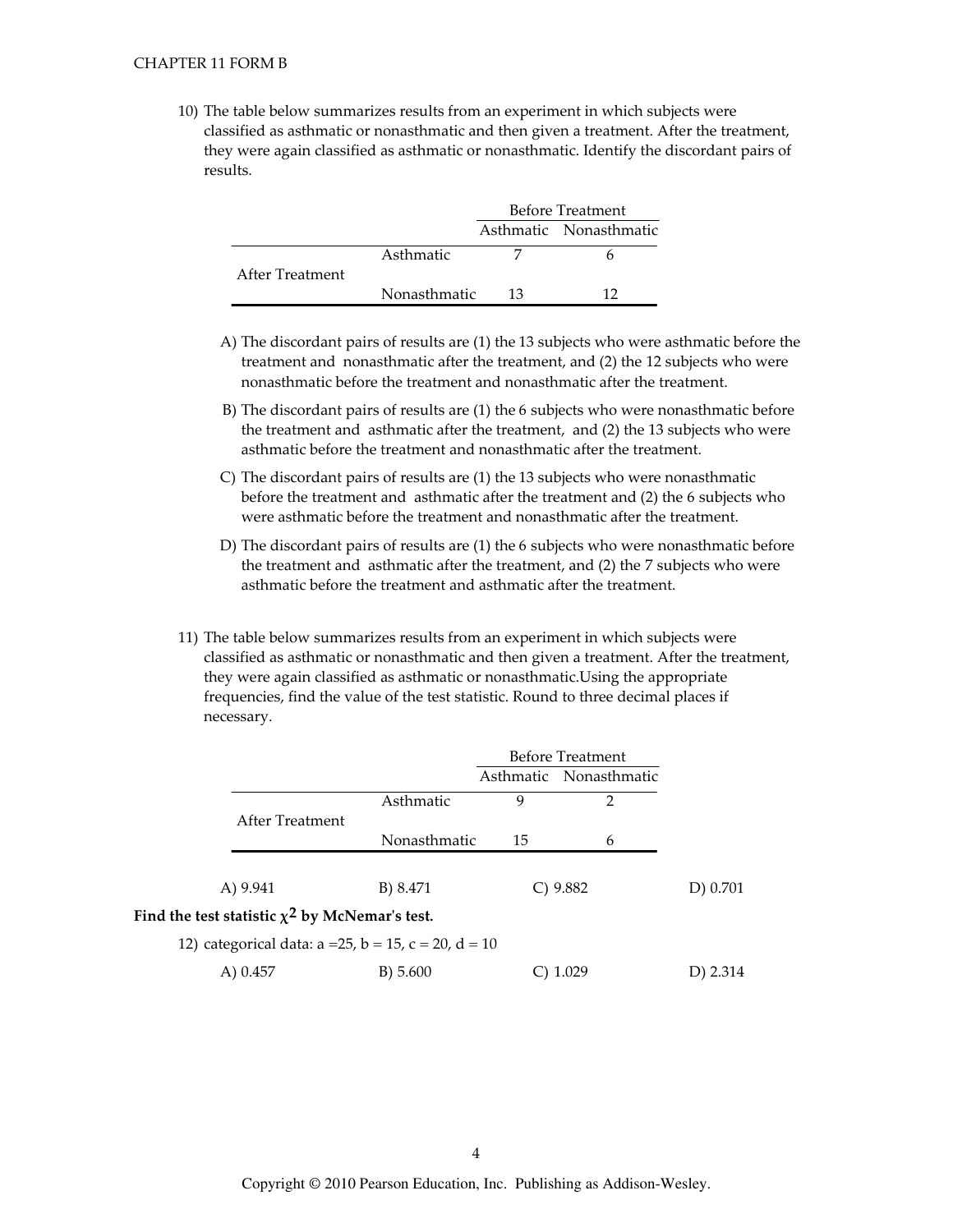# **Answer Key** Testname: CHAPTER 11 FORM B

- 1) The null hypothesis is that the row and column variables in a contingency table are independent; that is, they are not related. (The alternate hypothesis is that the row and column variables are dependent.) The assumptions are: 1) the sample data are randomly selected; 2) the sample data are frequency counts in the two-way table; and 3) each cell in the contingency table has an expected frequency E of at least 5. The major difference is that these assumptions do not require that the parent population be normally distributed.
- 2) Categorical data are data that can be separated into different nonnumeric names or labels at the nominal level of measurement. Examples will vary. Possible answer: Colors of recently manufactured hybrid vehicles.
- 3)  $H_0$ : The proportions of responses are all equal.

H<sub>1</sub>: The proportions of responses are not all equal.

Test statistic:  $\chi^2$  = 1.875. Critical value:  $\chi^2$  = 9.488. Fail to reject the null hypothesis. There is not sufficient evidence to warrant rejection of the claim that the responses occur with the same frequency.

4)  $H_0$ : The distribution of the sample agrees with the distribution of state populations.

H<sub>1</sub>: The distribution of the sample does not agree with the distribution of state populations.

Test statistic:  $\chi^2$  = 31.938. Critical value:  $\chi^2$  = 7.815. Reject the null hypothesis. There is sufficient evidence to warrant rejection of the claim that the distribution of the sample agrees with the distribution of the state populations.

 $5)$  H<sub>0</sub>: Leading digits are from a population with a distribution that conforms to Benford's Law. H<sub>1</sub>: Leading digits are not from a population distributed in accordance with Benford's Law.

Test statistic  $\chi^2$  = 3701.725 (by TI-84+, using high precision & verified by STATDISK). Critical value:  $\chi^2$  = 15.507. P-value < 0.005 (by Table A-4); P-value = 0.0000 (by STATDISK). There is sufficient evidence to warrant rejection of the claim that the leading digits are from a population with a distribution that conforms to Benford's Law. It does appear that the checks are the result of fraud.

 $6)$  H<sub>0</sub>: Employment status and response are independent.

H<sub>1</sub>: Employment status and response are dependent.

Test statistic:  $\chi^2$  = 5.942. Critical value:  $\chi^2$  = 4.605.

Reject the null hypothesis. There is sufficient evidence to warrant rejection of the claim that response and employment status are independent.

 $7)$  H<sub>0</sub>: Major and response are independent.

H<sub>1</sub>: Major and response are dependent.

Test statistic:  $\chi^2$  = 6.502. Critical value:  $\chi^2$  = 2.706.

Reject the null hypothesis. There is sufficient evidence to warrant rejection of the claim that response and major are independent.

8) H<sub>0</sub>: The proportion of men who plan to vote in the next election is the same as the proportion of women who plan to vote.

 $H_1$ : The proportions are different.

Test statistic:  $\chi^2$  = 1.552. Critical value:  $\chi^2$  = 6.635.

Fail to reject the null hypothesis. There is not sufficient evidence to warrant rejection of the claim that the proportion of men who plan to vote in the next election is the same as the proportion of women who plan to vote.

- 9) C
- $10)$  B
- 11) B